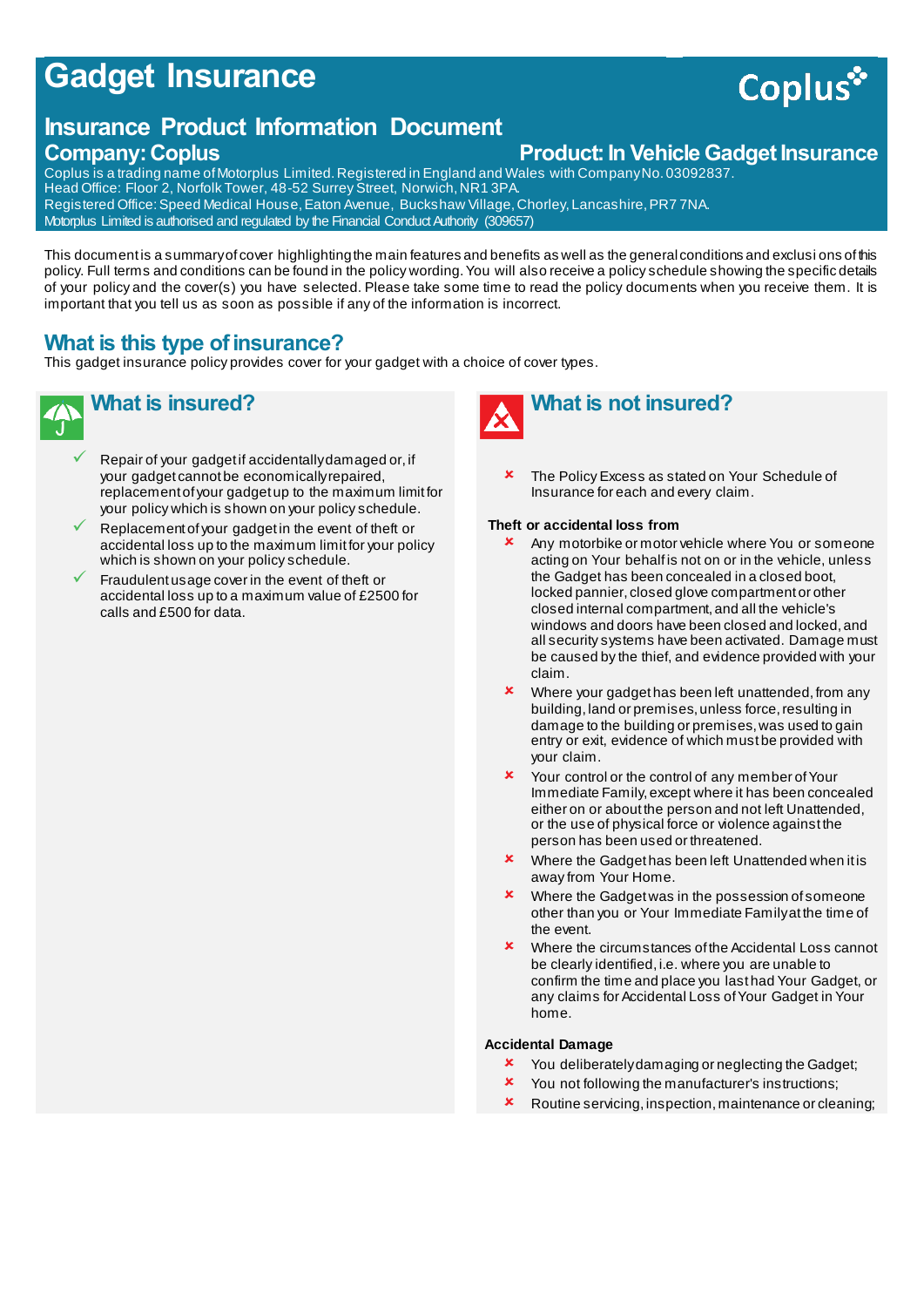- Loss or damage caused by a manufacturer's defect or recall of the Gadget.
- **x** Repairs carried out by persons not authorised by us.
- As a result of the use of non-original accessories.

#### **Fraudulent Usage**

- **x** Unless it results from a Theft or Accidental Loss claim that is covered by this insurance; or
- **\*** Where the Theft or Accidental Loss of Your Gadget has not been reported to Your airtime provider within 24 hours of You being aware of the Theft or Accidental Loss occurring; or
- **x** Your network provider fails to properly block your service.

#### **Repair or other costs for**

- **x** Routine servicing, inspection, maintenance or cleaning.
- A manufacturer's defect or recall of the Gadget.
- **EX** Repairs carried out by persons not authorised by us.
- **x** Wear and tear to the Gadget, depreciation, gradual deterioration of performance or damage caused by atmospheric or climatic conditions.
- Cosmetic damage of any kind including scratches, chips or dents.
- **x** Any damage, breakdown or loss of use caused by a Virus.
- Any Gadget which has had its serial number tampered with in any way.
- **\*** Breakdown or Accidental Damage to Gadgets which have previously had repairs carried out by nonmanufacturer approved repairers.
- **x** Your network provider fails to properly block your service.

# **Are there any restrictions on cover?**

- Your gadget was purchased as new in the UK with evidence of ownership or was purchased as refurbished in the UK direct from the manufacturer or network provider with evidence of ownership or gifted to you as long as you are able to provide a gift receipt or other evidence of ownership.
- **!** Your gadget is not more than 36 months old, at the time this policy is purchase.
- Your gadget is in good condition and full working order at the time this policy is purchased.
- You are a permanent UK resident and over 18 years of age



# **Where am I covered?**

This policy provides cover in the UK and up to 90 days worldwide cover



## **What are my obligations?**

It is important you check that this policy meets your needs and you make sure the information you have given us is correct.